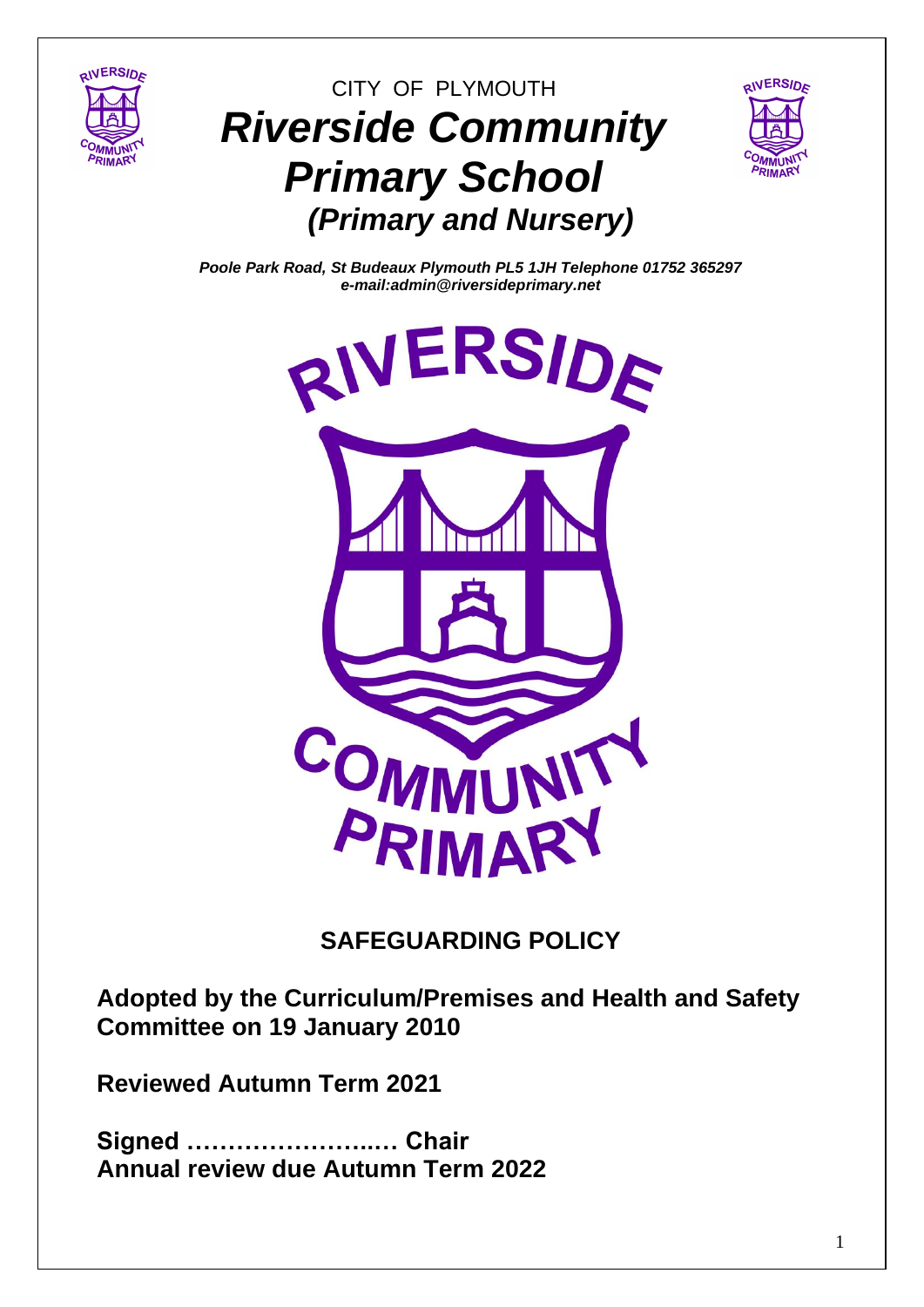# **RIVERSIDE COMMUNITY PRIMARY SCHOOL**

# **SAFEGUARDING POLICY**

### *INTRODUCTION*

This School Safeguarding Policy applies to all adults, including volunteers, working in or on behalf of the school and is an over arching document which demonstrates how everyone working in or for our school service, shares an objective to help keep children safe from harm and abuse.

We aim:

- to ensure that children within our school feel safe at all times
- to ensure that all stakeholders are safe and feel that they are able to put the welfare of the children first without concern that there will be any negative consequences attached to their actions
- to ensure that all adults who have contact with children in school have been properly vetted and cleared as suitable to work and support children in our care/charge.
- to ensure that all adults who have contact with children in school have been trained to undertake their safeguarding responsibilities effectively.

## *SCHOOL COMMITMENT*

Riverside School is committed to safeguarding and promoting the welfare of all its pupils. We recognise that some children may be especially vulnerable to abuse and that children who are abused or neglected may find it difficult to develop a sense of worth and to view the world in a positive way. Whilst at school their behaviour may be challenging and we recognise that some children who have experienced abuse may harm others. We will always take a considered and sensitive approach in order that we can support all our pupils and recognise that each pupil's welfare is of paramount importance.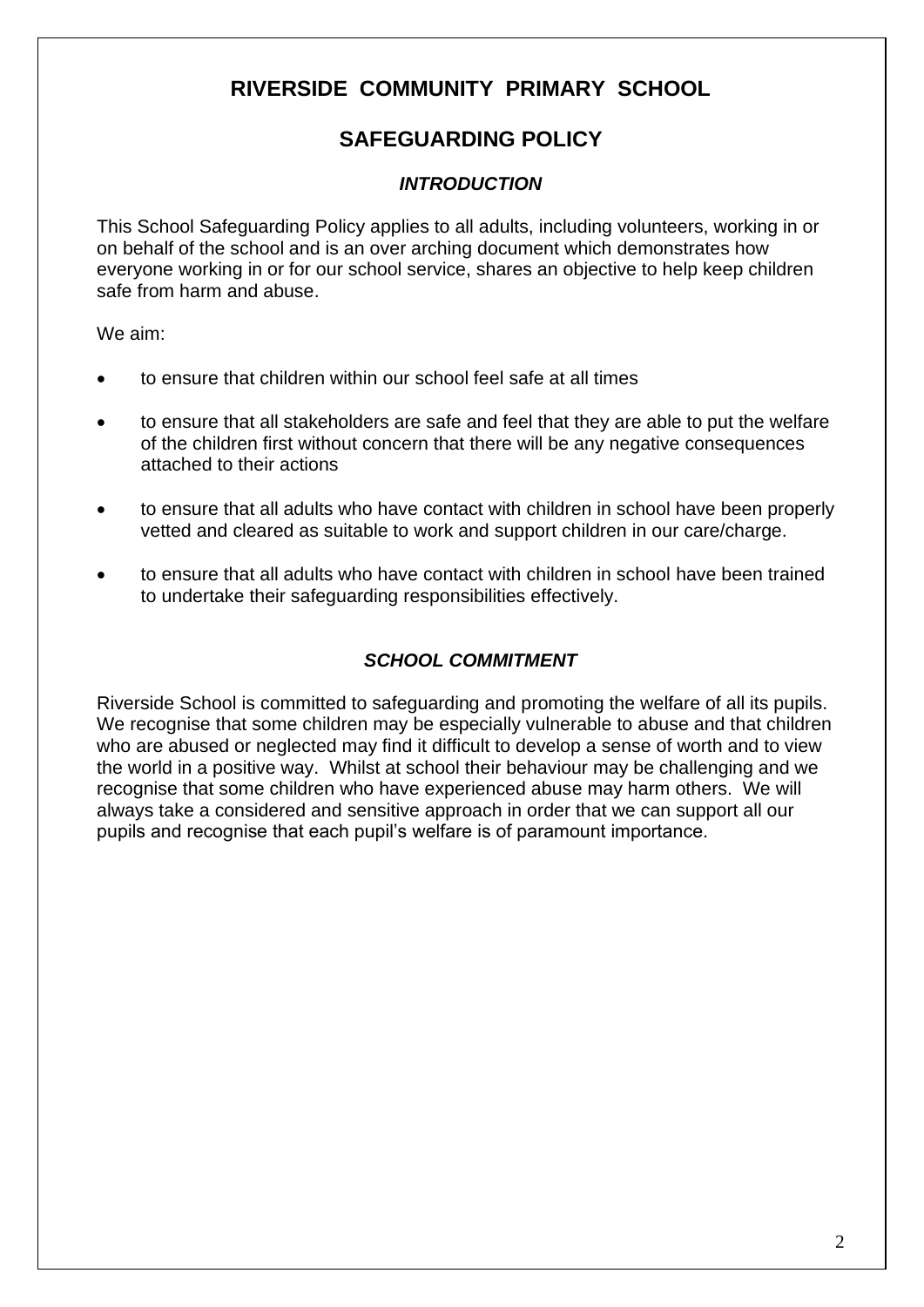#### *PROVIDING A SAFE AND SUPPORTIVE ENVIRONMENT*

#### **Safer Recruitment and Selection**

The school pays full regard to current DCSF guidance "Safeguarding Children and Safer Recruitment in Education" January 2007. We ensure that all appropriate measures are applied in relation to everyone who works in the school who is likely to be perceived by the children as a safe and trustworthy adult, including volunteers and staff employed by contractors.

Safer recruitment practice includes scrutinising applicants, verifying identity and academic or vocational qualifications, obtaining professional references, checking previous employment history and ensuring that a candidate has the health and physical capability for the job. It also includes undertaking interviews and where appropriate, undertaking ISA Children's List checks (formerly List 99 and POCA), Criminal Records Bureau checks and providing honest and accurate references when individuals move on.

In line with statutory changes, underpinned by regulations, the following will apply:

- a CRB Enhanced Disclosure will be obtained for all new appointments to our school workplace (including volunteers, where appropriate). From 26 July 2010 there will be a requirement for all such individuals to be registered with the Independent Safeguarding Authority immediately. Existing members of staff and volunteers appointed prior to 26 July 2010 will also be required to register with the Independent Safeguarding Authority but their registration will be managed over a five year phasing period in accordance with Independent Safeguarding Authority guidance and direction.
- this school is committed to keep an up to date single central record detailing a range of checks carried out on our staff, volunteers and governors.
- all new appointments to our school workforce from overseas or who have lived outside the UK will be subject to additional checks as appropriate.
- our school ensures that supply staff have undergone the necessary checks and will be made aware of this policy.
- identify checks will be carried out on all appointments to our school workforce before the appointment is made, in partnership with the Local Authority.

The following staff have undertaken and completed the National College for School Leadership Safer Recruitment training\* and one of these staff members will be in attendance at interview for all staff and volunteer appointments:

| Headteacher: | Mr Brian Jones                    |  |
|--------------|-----------------------------------|--|
|              | School governor: Miss Ruth Sayers |  |
| Other staff: | Mrs Joy Bush                      |  |
|              |                                   |  |
|              |                                   |  |
|              |                                   |  |

\* Please note that from November 2009, the responsibility for developing and managing future Safer Recruitment Training has been passed from the National College for School Leadership to the Children's Workforce Development Council.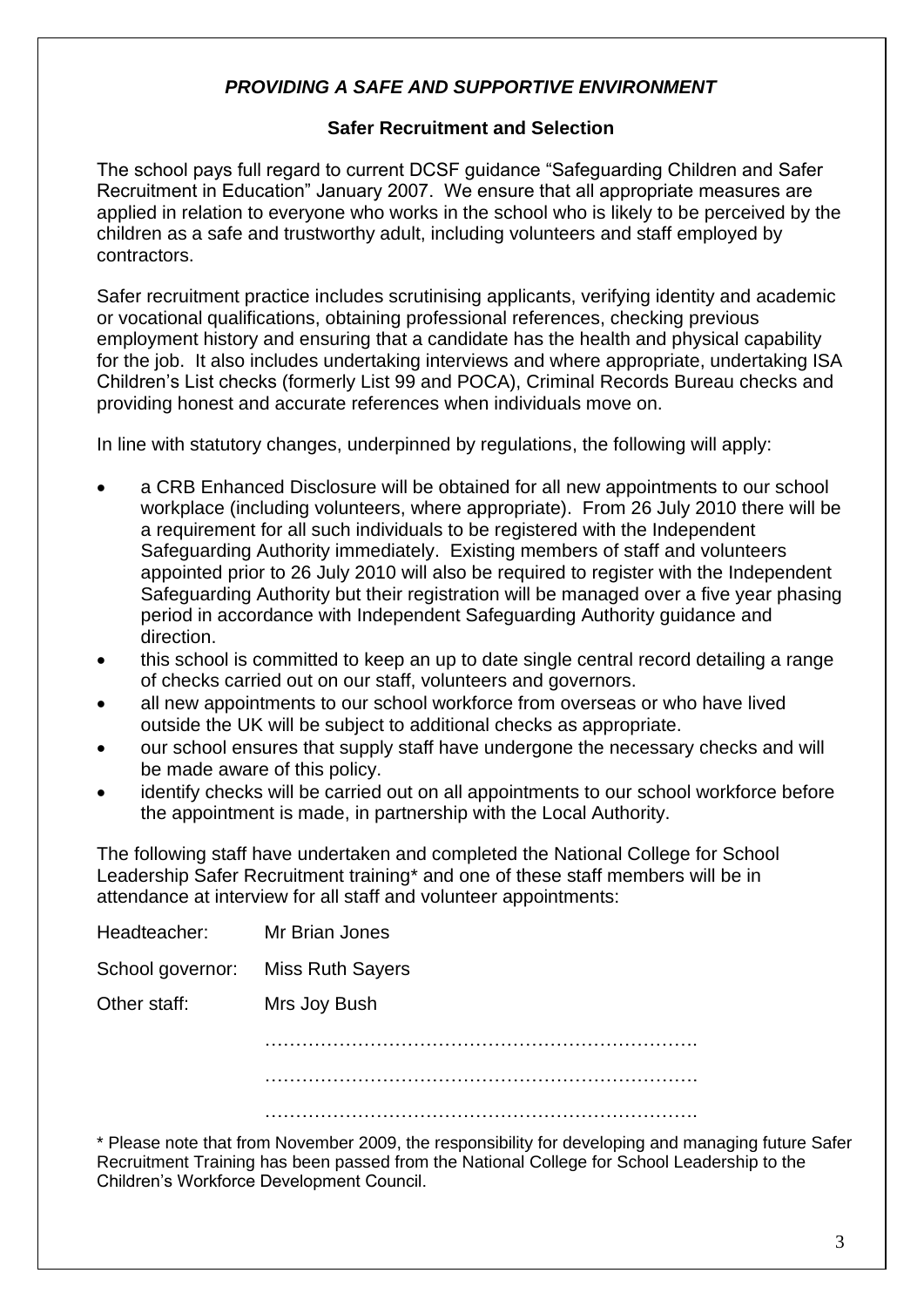#### **Safer Working Practice**

Our school will comply with the Government Offices "Guidance for Safer Working Practice for Adults Who Work With Children and Young People" and the South West Child Protection procedures [\(www.swcpp.org.uk\)](http://www.swcpp.org.uk/) at all times.

Safe working practice ensures that pupils are safe and that all staff, volunteers and governors:

- are responsible for their own actions and behaviour and should avoid any conduct which would lead any reasonable person to question their motivation and intentions.
- work in an open and transparent way.
- work with other colleagues where possible in situations open to question.
- discuss and/or take advice from school management over any incident which may give rise to concern.
- record any incident or decisions made.
- apply the same professional standards regardless of gender, race, disability of sexuality.
- be aware of confidentiality policy.
- are aware that breaches of the law and other professional guidelines could result in criminal or disciplinary action being taken against them.

#### **Safeguarding Information for Pupils**

All pupils in our school are aware of a number of staff who they can talk to. The school is committed to ensuring that pupils are aware of behaviour towards them that is not acceptable and how they can keep themselves safe. All pupils know that we have a senior member of staff with responsibility for child protection and know who this is. We inform pupils of whom they might talk to, both in and out of school, their right to be listened to and heard and what steps can be taken to protect them from harm. PSHE materials we use to help pupils learn how to keep safe are:

Silver SEAL (Social and Emotional Aspects of Learning) Resources

SEAD (Social and Emotional Aspects of Development) Resources

The Senior Designated Person for child protection in our school is:

Mr Brian Jones (Headteacher)

The deputy Senior Designated Person for child protection in our school is:

Mrs Ann Warren (Inclusion Co-ordinator)

In the absence of both these members of staff the representative is:

Mrs Joy Bush (Inclusion HLTA)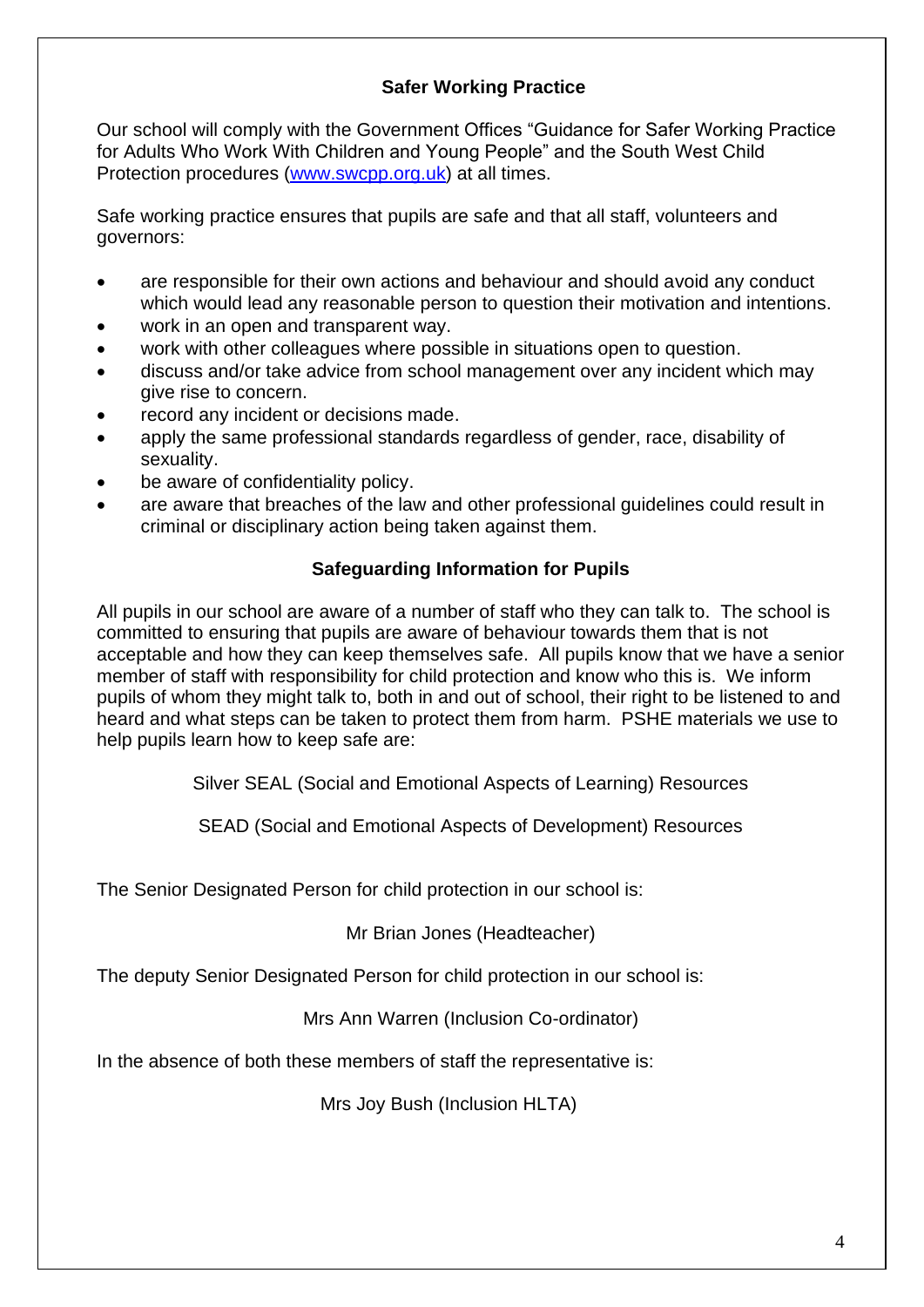#### **Partnership with Parents**

The school shares a purpose with parents to educate, keep children safe from harm and have their welfare promoted.

We are committed to working with parents positively, openly and honestly. We ensure that all parents are treated with respect, dignity and courtesy. We respect parents' rights to privacy and confidentiality and will not share sensitive information until we have permission or it is necessary to do so to protect a child.

Riverside School will share with parents any concerns we may have about their child unless to do so may place a child at risk of harm.

We encourage parents to discuss any concerns they may have with Riverside School. We make parents aware of our Safeguarding and Child Protection Policies and parents are aware that they can view these policies on request.

#### **School Training and Staff Induction**

The school's Senior Designated Person with responsibility for child protection and any named deputies undertake specific child protection training which includes how to undertake their role. They also undertake inter-agency child protection training provided by the Plymouth Safeguarding Children Board. Refresher training is undertaken at two yearly intervals.

A senior member of staff will have had WRAP training. This is in line with current government guidance in order to raise awareness of Prevent and the implications of extremism and terrorism in schools.

All other school staff, including non-teaching staff, volunteers and governors annually complete Hays Safeguarding training to equip them to carry out their responsibilities for child protection effectively. The online course covers the following areas:

**Safeguarding children:** An overview of the legislation covering safeguarding children and child protection and the identification of harm, abuse and neglect

**Roles and responsibilities:** Roles and responsibilities in relation to safeguarding children and child protection, and the actions staff should take if they receive information

**Health and safety:** Some of the key health and safety concerns that staff may encounter in their working day. This module covers the use of force or restraint, accidents, first aid, and health and safety in practical lessons, as well as on educational visits

**E-safety and anti-bullying**: Awareness of e-safety, including how to approach bullying and cyberbullying incidents

#### **Health and Safety Policy**

The school has a health and safety policy, which is monitored each year by the relevant committee of the School Governing Body.

The Headteacher, with the staff member with responsibility for Health and Safety, the site supervisor and a governor with responsibility for Health and Safety oversee the policy and the PIC log book. Any concerns from staff, volunteers, governors or pupils are reported to any of the above and the site supervisor carries out an initial examination, assessing what remedial action needs to take place.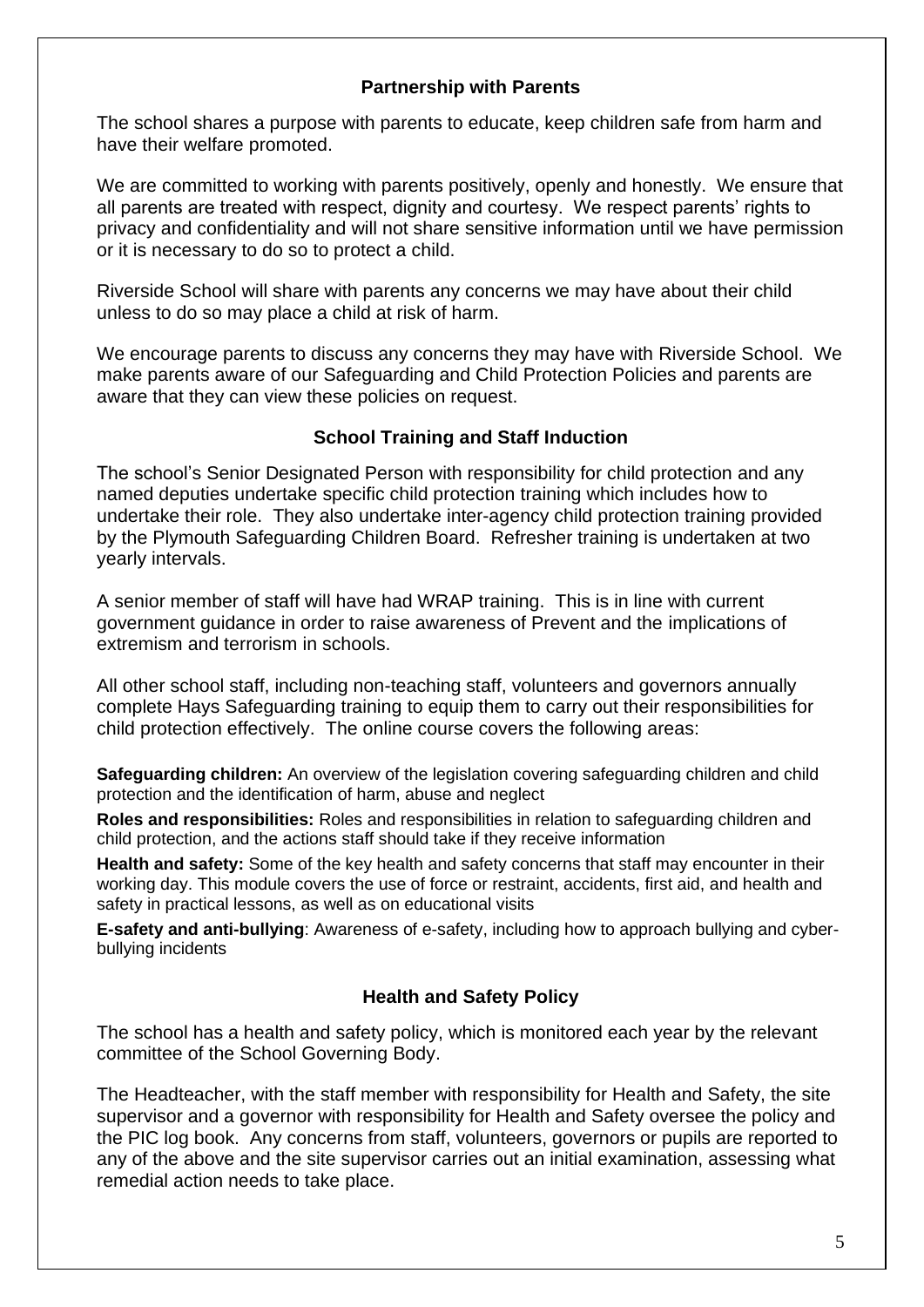Each term there is a fire drill that practices efficient evacuation from the buildings. The school conducts an annual fire risk assessment.

There is a critical incidents plan that details what staff and parents should do in the case of emergencies.

#### **First Aid**

In school the following members of staff are trained to oversee first aid:

| Miss R Bennett   | Mrs C Curtis | Miss A Palarm |
|------------------|--------------|---------------|
| Miss C Westlake  | Mrs H Hewer  | Mrs J Wilkes  |
| Miss M McTierney | Mrs J Joyce  |               |

First aid kits are situated around the school in the following locations:

First Aid Room

**Nursery** 

Kitchen

When a child is unwell or has suffered an accident in school or on the school grounds, the following steps are followed:

- **Step 1: A trained first aider is immediately called to provide assistance and advice.**
- **Step 2: The incident/accident is logged in the incident/accident register.**
- **Step 3: The parent is notified of the incident/accident as soon as necessary.**
- **Step 4: The Local Authority Health and Safety Team and/or the Health and Safety Executive are notified of the incident/accident where there is a statutory duty to do so.**

#### **Site Security**

Riverside School aims to provide a secure school site but recognises that the site is only as secure as the people who use it. Therefore, all people on the site have to adhere to the rules, which govern it. It is recognised that laxity can cause potential problems to safeguarding. Therefore, the school ensures that:

- gates are locked except at the start and end of each day.
- doors are kept closed to prevent intrusion.
- wherever possible visitors and volunteers only enter through the main entrance and must sign in at the office.
- children are only allowed home with adults/carers with parental responsibility or confirmed permission has been received in advance.
- empty classrooms have closed windows.
- children are not allowed to leave school alone during school working hours and if collected by an adult, signed out.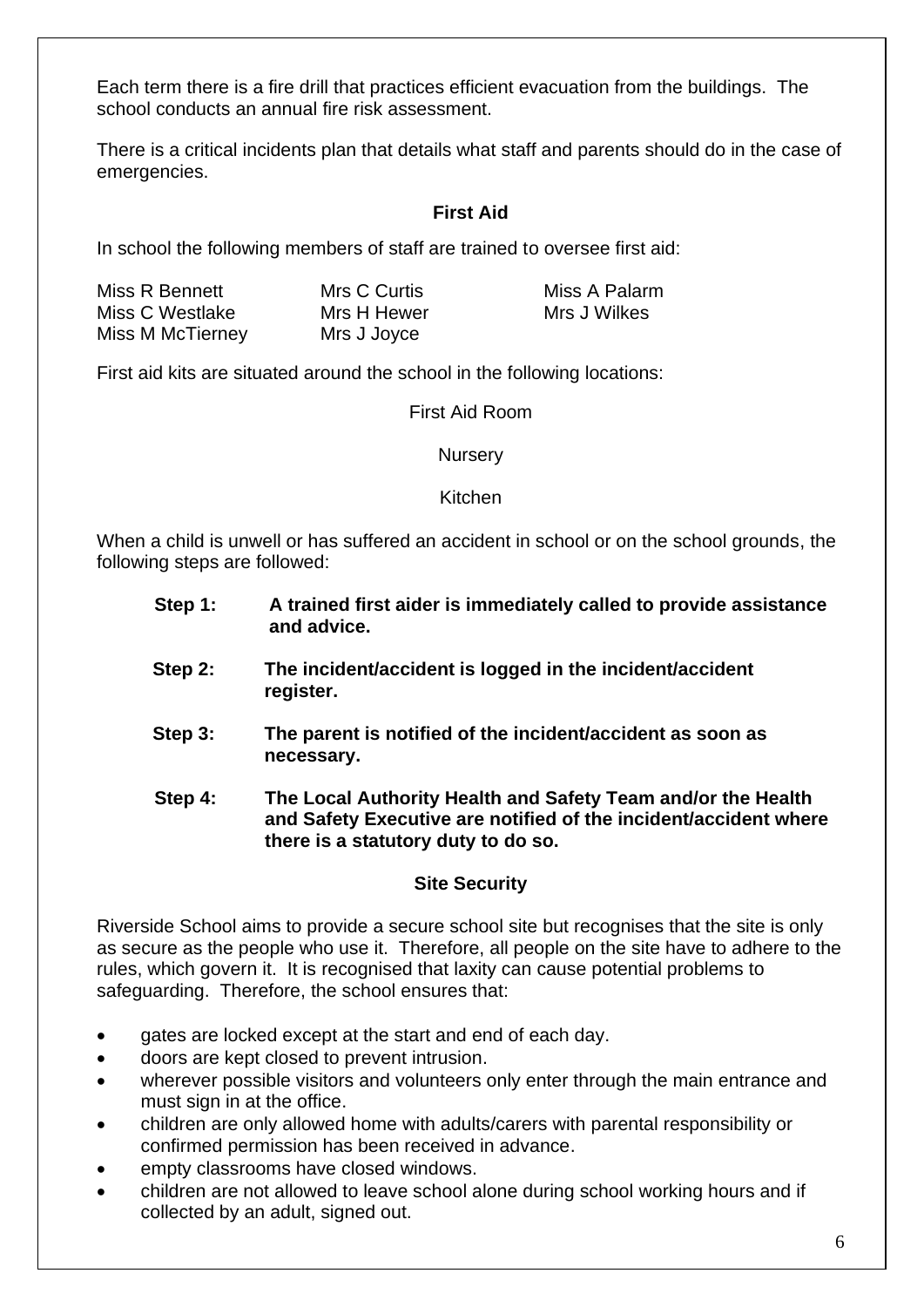• should a child leave the school premises without permission then staff have been informed never to chase after a child, but rather to report immediately to the office. Parents and Police will then be immediately informed of the circumstances.

#### **Welcoming other Professionals**

Visitors with a professional role, such as the school nurse or members of the Police should have been vetted to work with children through their own organisation. When there is a planned visit to the school, The Headteacher will ensure that written confirmation is received from the employing organisation that the said individual has been vetted through the CRB, within the last three years and cleared to work with children.

When the said individuals make adhoc or unplanned visits to the school, they will be accompanied by a staff member at all times and not allowed to have any unsupervised access to the children until confirmation of their vetting status has been confirmed. No examination/medical treatment of any child will be allowed unless the professional has suitable clearance prior to their visit.

It is recognised that in emergency situations when the Police are called, perhaps to deal with an unruly pupil/adult, it may not be possible to confirm their identity before access to the school site is allowed. The Headteacher will use their professional judgement to effectively manage these situations.

#### **Child Protection Policy**

The Senior Designated Person for Child Protection is Mr Brian Jones*.* The deputy Senior Designated Person for child protection is Mrs Ann Warren and the Designated Governor for Child Protection is Mr Anthony Launce. There is a detailed Child Protection Policy operating within the school, which is available from the school office. It is the Governing Body's duty to ensure the policy is reviewed annually and any deficiencies within the policy addressed immediately.

All allegations of abuse by or complaints about a teacher, other member of staff or volunteer, will be managed in accordance with the South West Child Protection Procedures. A copy of these procedures can be found at [www.swcpp.org.uk.](http://www.swcpp.org.uk/) The Chair of Governors should be contacted directly where there are allegations/complaints against the Headteacher.

The Local Authority Designated Officer for Child Protection oversees all allegations made against those who work with children and can be contacted at anytime for advice on Plymouth 307144. Similarly, advice and guidance can be obtained from the Social Care Advice and Assessment Team on 308600 or the Police Child Abuse Investigation Unit on 284522.

#### **The Design of the Curriculum**

The curriculum deals with safeguarding in two ways. Firstly, in subjects such as Personal, Social and Health Education relevant discussions around related issues take place with the children. Topics include such themes as Drugs, Alcohol, Sex and Relationships, Stranger Danger, and e-safety issues. Children are encouraged to explore and discuss these issues.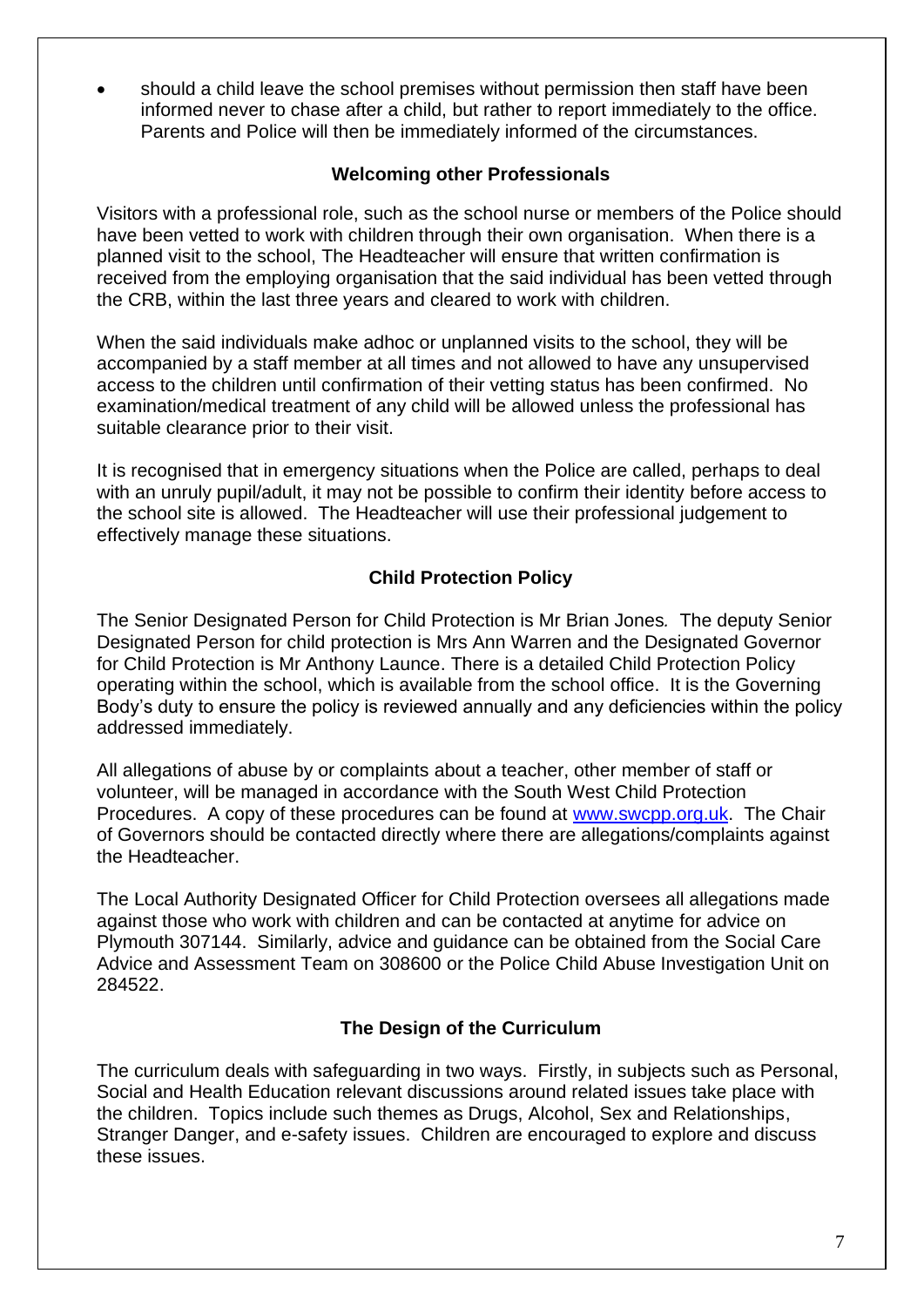Secondly, the curriculum is designed so that safety issues within the subject are discussed and safe practices explained, such as using equipment properly in PE and Design and Technology. Appropriate staffing levels will be maintained at all times when the curriculum is being delivered outside of the school site. Appropriate and agreed pupil/adult ratios are always maintained. The lead adult always risk assesses visits and trips to ensure children are safeguarded and protected from harm before the event is finally authorised by the Headteacher, who is the School Educational Visits Coordinator.

Visiting speakers, with correct clearance and/or constant supervision are always welcome into school so that they can give specialist knowledge to the children.

#### **Internet / E-Safety**

Children are encouraged to use the internet as much as is possible but at all times in a safe way. Parents are asked to give permission for their children to use the internet on entry to the school. Parents, pupils and staff must sign an appropriate usage form to ensure that they understand the risks and sanctions relating to misuse of the system in and beyond the school. If staff know of misuse, either by a teacher, staff member, volunteer or child, the issue must be reported to the Headteacher without delay.

The Headteacher has overall responsibility for internet safety and will have access to all email addresses and passwords provided. The school follows guidelines for Internet use/E-safety laid down by the South West Grid for Learning, the Local Authority and the Plymouth Safeguarding Children Board.

The school will ensure that:

- software is in place to minimise access and to highlight any person accessing inappropriate sites or information.
- pupils will be encouraged to discuss openly their use of technology and anything which makes them feel uncomfortable. (If this results in child protection concerns, the Senior Designated Person for child protection should be informed immediately).
- every effort is made to encourage pupils not to give out their personal details, phone numbers, school, home addresses, computer passwords etc.
- pupils adhere to the school policy on mobile phones.
- training is provided to pupils, staff and volunteers on e-safety matters where necessary.

#### **Inclusion Opportunities**

Within the School Prospectus there is a statement around "Inclusion Opportunities" which asserts:

"At Riverside School we welcome all children. Where a child has a recognised disability we will make all reasonable adjustments to accommodate their needs in school. This will include the availability of resources and accessibility of the school building and site. We will make every effort to ensure that children with Special Educational Needs maintain their entitlement when they enter the school".

#### **Behaviour Policy**

Good behaviour is essential in any community and at Riverside School we have high expectation in this area. The school has a Behaviour Policy and a Code of Behaviour that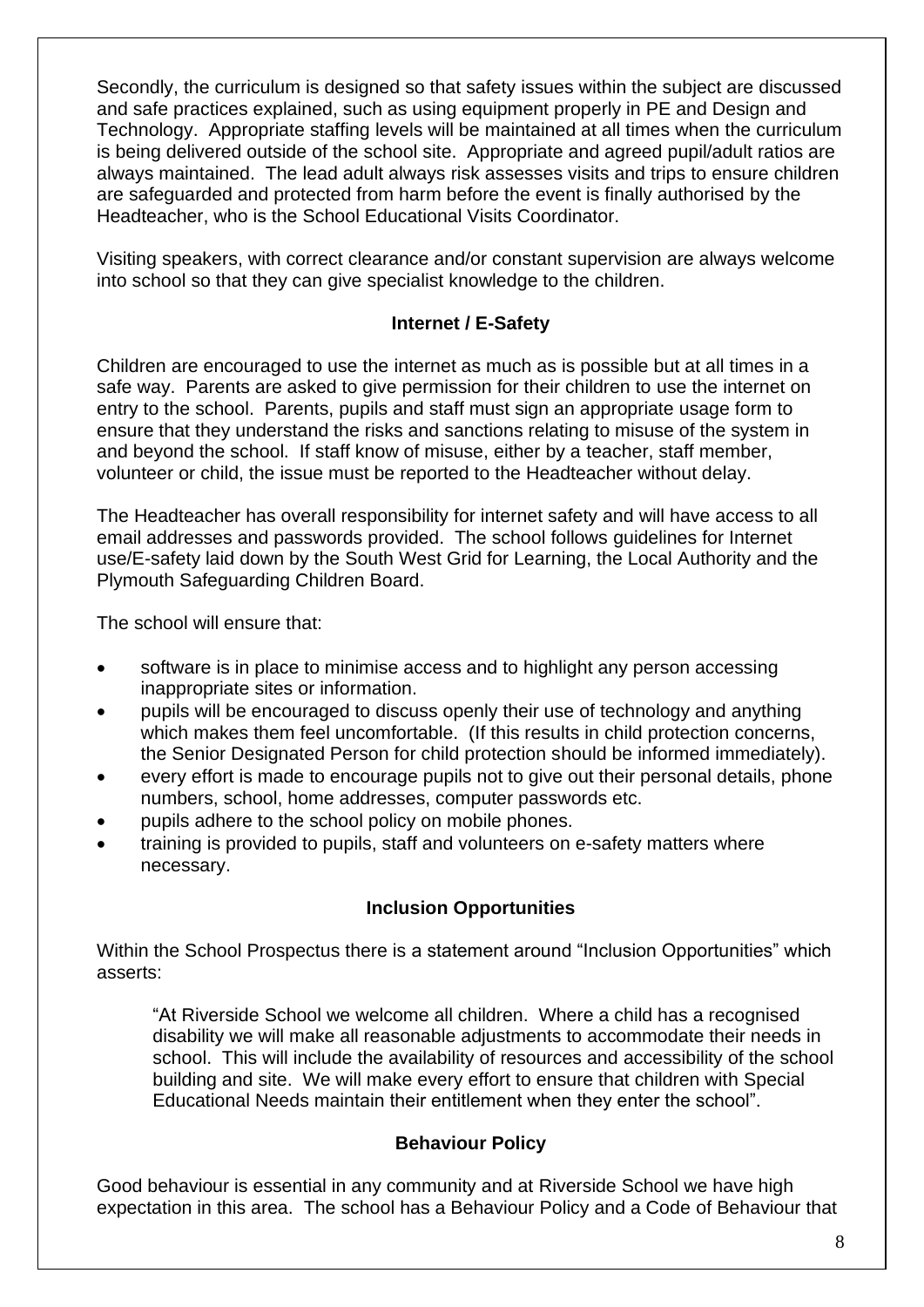must be adhered to by all children and a copy is available from the school office. This is shared with parents and is available on the school website and from the school office. Although the emphasis is always on the positive, there are also times when children have to be disciplined in order to maintain the safety and security of all children.

There are numerous rewards available to children including:

- stickers
- showing another teacher good work
- team points
- **certificates**
- cups

But the sanctions range from:

- having to discuss their behaviour
- being removed from the class
- loss of playtime
- reporting to a senior member of staff
- a letter home
- detention
- exclusion

Staff are discouraged from handling children but where they deem it the safest thing to do, guidance and training has been given on safe methods of restraining a child so that they do not harm either themselves or others.

#### **Anti-Bullying Policy**

The school's response to this is unequivocal.

#### *Adults must be informed immediately and action will take place.*

Children are told that silence is the bully's best friend. Although bullying in this school is rare, the school always acts swiftly with a process of investigation, communication and action. Bullies will not be tolerated.

There is a more detailed Anti-bullying Policy available on the school website and from the school office.

#### **Equalities and Racial Tolerance**

Within the School Prospectus there is a statement around "equalities/equal opportunities" which asserts that

At our school, staff, children, parents and governors work together in partnership. We acknowledge that everyone is special, valued, safeguarded and has equal opportunities.

The school has an Equal Opportunities Policy and a Racial Equality Policy. This includes information about what the school, through education, challenge and discussion, will do to ensure incidents do not happen.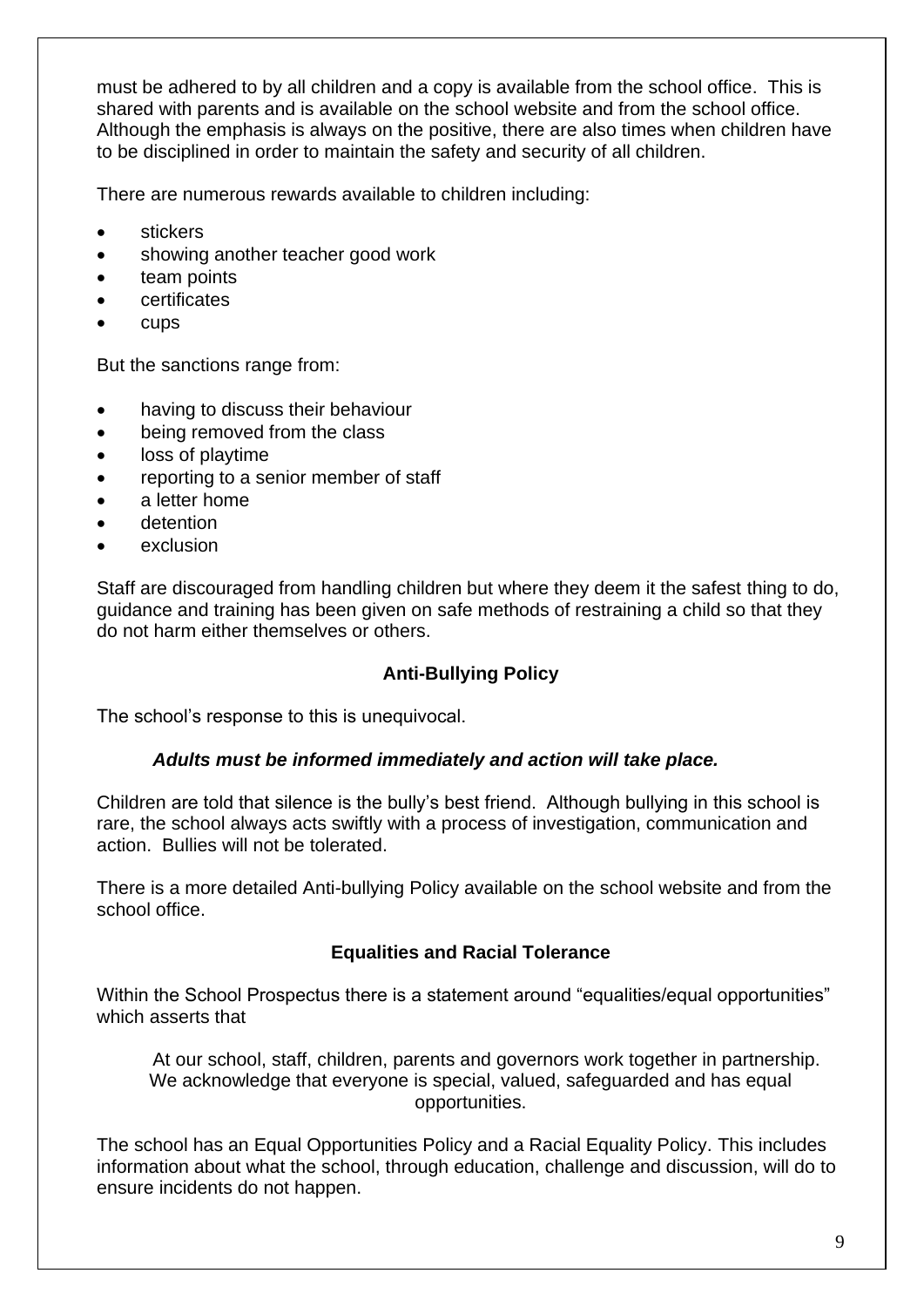Racism is tackled in both the RE and in the PSHE curricula. The children will take part in discussions designed to raise awareness and address prejudices. This work ensures that racial tolerance is at the forefront of everything we do.

#### **Prevent**

In June 2015 the Government brought out the Prevent Duty which places a legal duty on specified authorities and public bodies which includes schools to have "due regard to the need to prevent people from being drawn into terrorism". As a school we have a specific Prevent Policy which is available to read from the office. Prevent is also mentioned in other policies such as the Visits and Visitors Policy.

#### **Photographing and Videoing of Children in School**

At Riverside School we have taken a sensible and balanced approach to photographing and videoing children on the school site. We have a formal policy around "Taking photographs and video images of children" and a copy of the document is available from the school website and the school office.

Taking pictures and video images of children's achievements and activities is a wonderful way of capturing a memory and promoting successes. The policy document explains in detail the school's requirement to obtain parental permission while taking such images and the safeguards in place to ensure anonymity (wherever possible) in their usage.

#### **Female Genital Mutilation (FGM)**

The Female Genital Mutilation Act (as inserted by Section 74 of the Serious Crime Act 2015) places a statutory duty upon teachers, along with social workers and health professionals, to report to the Police where they discover (either through disclosure by the victim or visual evidence) that FGM appears to have been carried out on a girl under age 18.

This school will ensure that all relevant staff working in the school receive appropriate training to understand and/or recognise when FGM may be likely to happen or has happened.

This school will ensure that where all relevant staff working in the school discover that an act of FGM appears to have been carried out, the Schools' Designated Safeguarding Lead will be notified and the matter reported to the Police immediately.

This school will ensure that where all relevant staff working in the school suspect that an act of FGM may be undertaken, the matter will be discussed with the Schools' Designated Safeguarding Lead who will involve Children, Young People and Families Services as appropriate.

This school recognises that it will be rare to see visual evidence that an act of FGM has taken place and that it should not be examining pupils but the definition of what is meant by 'to discover that an act of FGM appears to have been carried out' is used for all professionals to whom the mandatory duty applies.

#### **Forced Marriage**